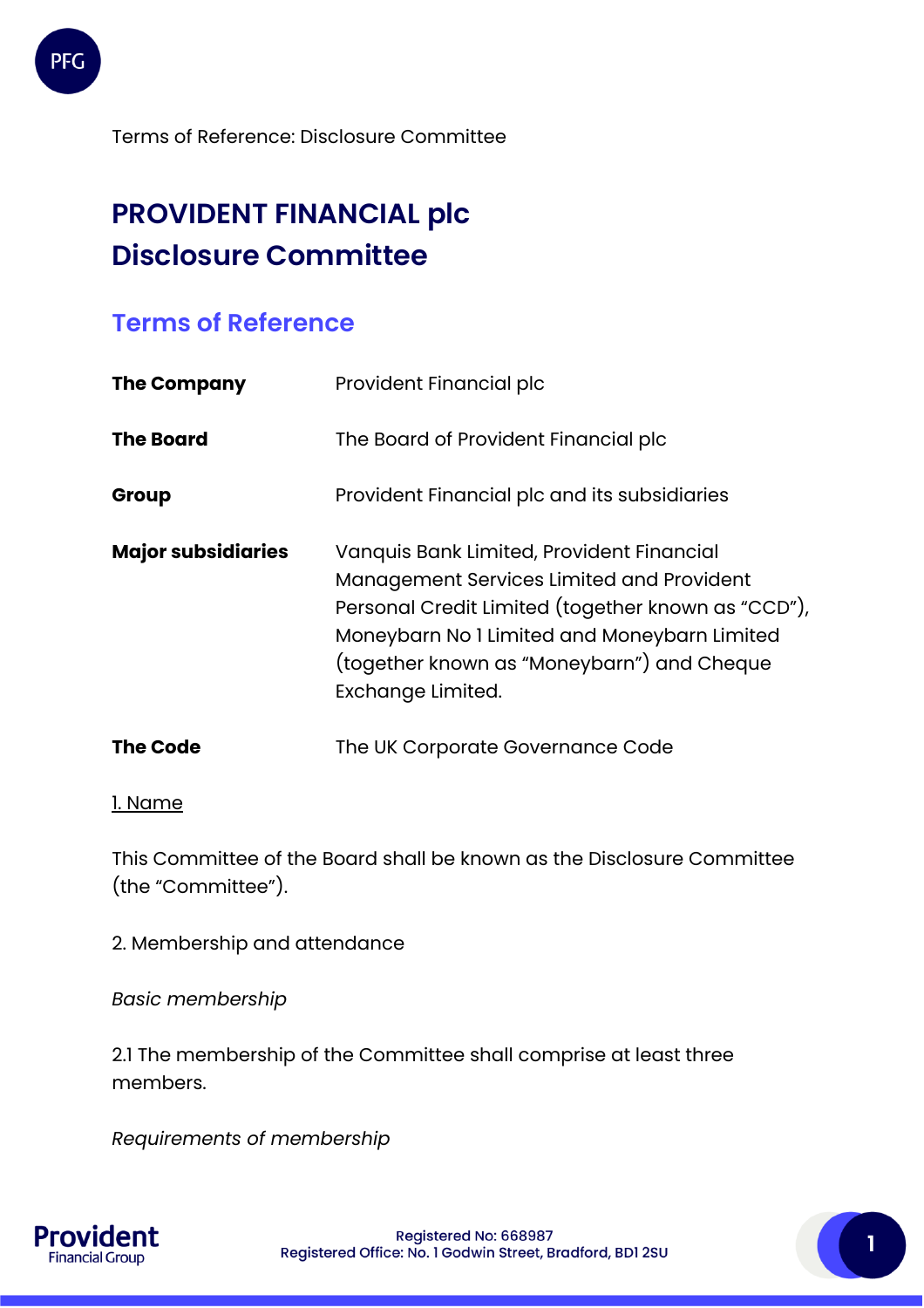

2.2 The members of the Committee shall be the Chief Executive Officer ("CEO), Chief Finance Office ("CFO") and the General Counsel & Company Secretary.

# *Appointment*

2.3 Members of the Committee shall be appointed by the Board, on the recommendation of the Nomination Committee in consultation with the chairman of the Disclosure Committee.

2.4 The Board shall appoint the "CEO" as the Chairman of the Committee. In the absence of the CEO, the CFO, shall act as Chairman of the Committee.

2.5 Membership of the Committee will be reviewed by the Board on an annual basis.

# *Attendance*

2.6 Only members of the Committee have the right to attend Committee meetings. However, other individuals including non-executive directors, advisers, and other members of staff, may be invited by the Chairman to attend all or part of any meeting as and when deemed appropriate and necessary.

2.7 Without prejudice to the foregoing provision, the Group Financial Controller and Head of Investor Relations and the Group Corporate Communications Director will be expected to attend Committee meetings wherever possible.

#### 3. Secretary

3.1 The Company Secretary, or his or her nominee in consultation with the Chairman of the Disclosure Committee, is the Secretary of the Committee.

# 4. Quorum

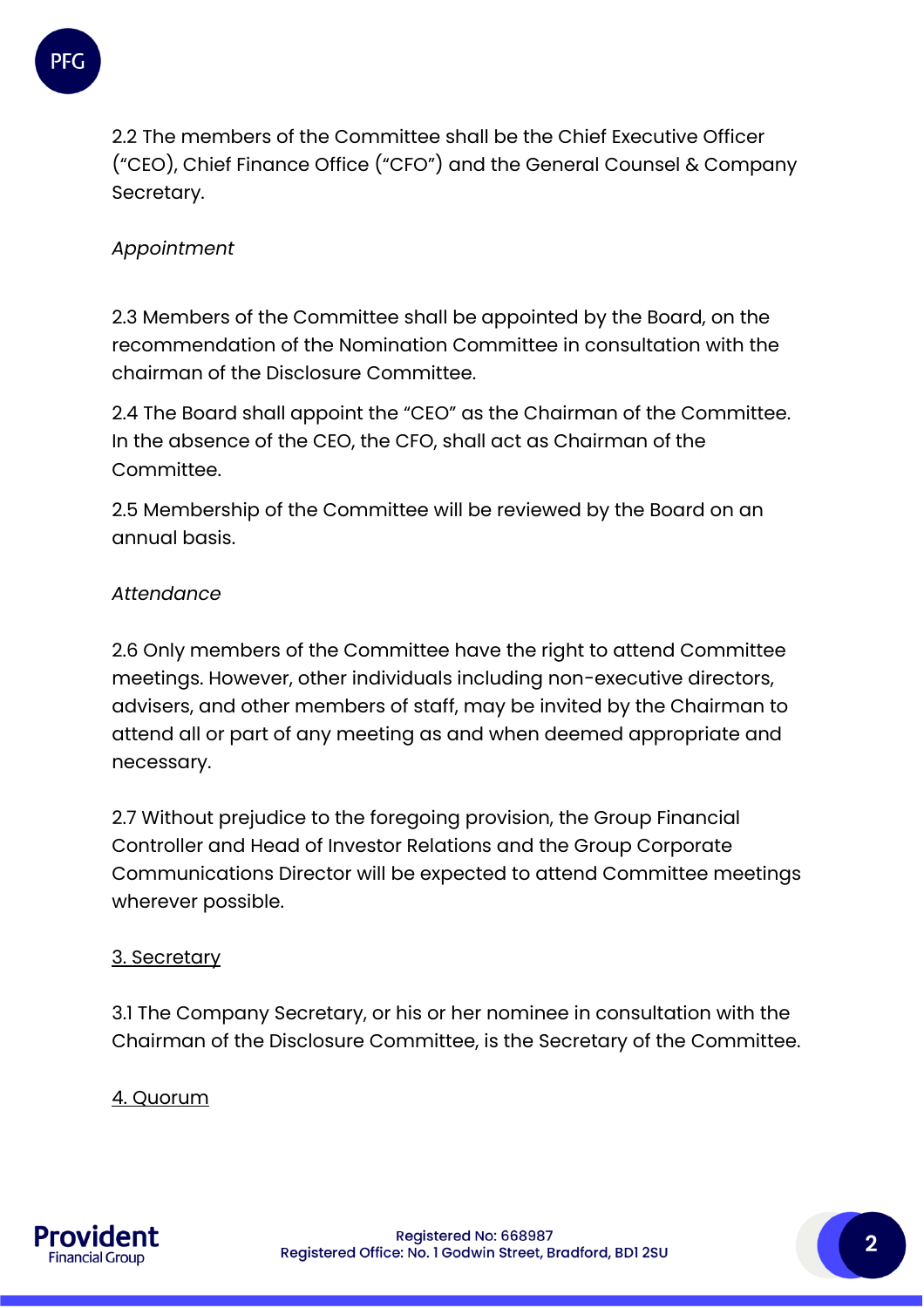

4.1 The quorum necessary for the transaction of business shall be two members, one of whom must be the Chief Executive Officer or the Finance Director.

4.2 In determining whether the members are participating in the meeting, it is irrelevant where the member is and how they are communicating with other attendees.

#### 5. Meetings

#### *Frequency*

5.1 Meetings will be held as and when required in order for the Committee to fulfil its responsibilities.

#### *Notice*

5.2 There shall be no notice requirement for the convening of meetings of the Committee.

5.3 Meetings of the Committee shall be called by the Committee Secretary at the request of the Chairman of the Committee.

#### *Voting and conflicts*

5.4 The members of the Committee, at the beginning of the meeting, declare the existence of any conflicts arising and the Committee Secretary shall minute them accordingly.

5.5 Although normally decisions are reached on a consensus, in the event of a disagreement, decisions on any matter are made by the majority, with the Chairman having the casting vote in the event of a tie. A Committee member who remains opposed to a proposal after a vote is taken, can ask for his or her dissent to be noted in the minutes.

*Minutes* 

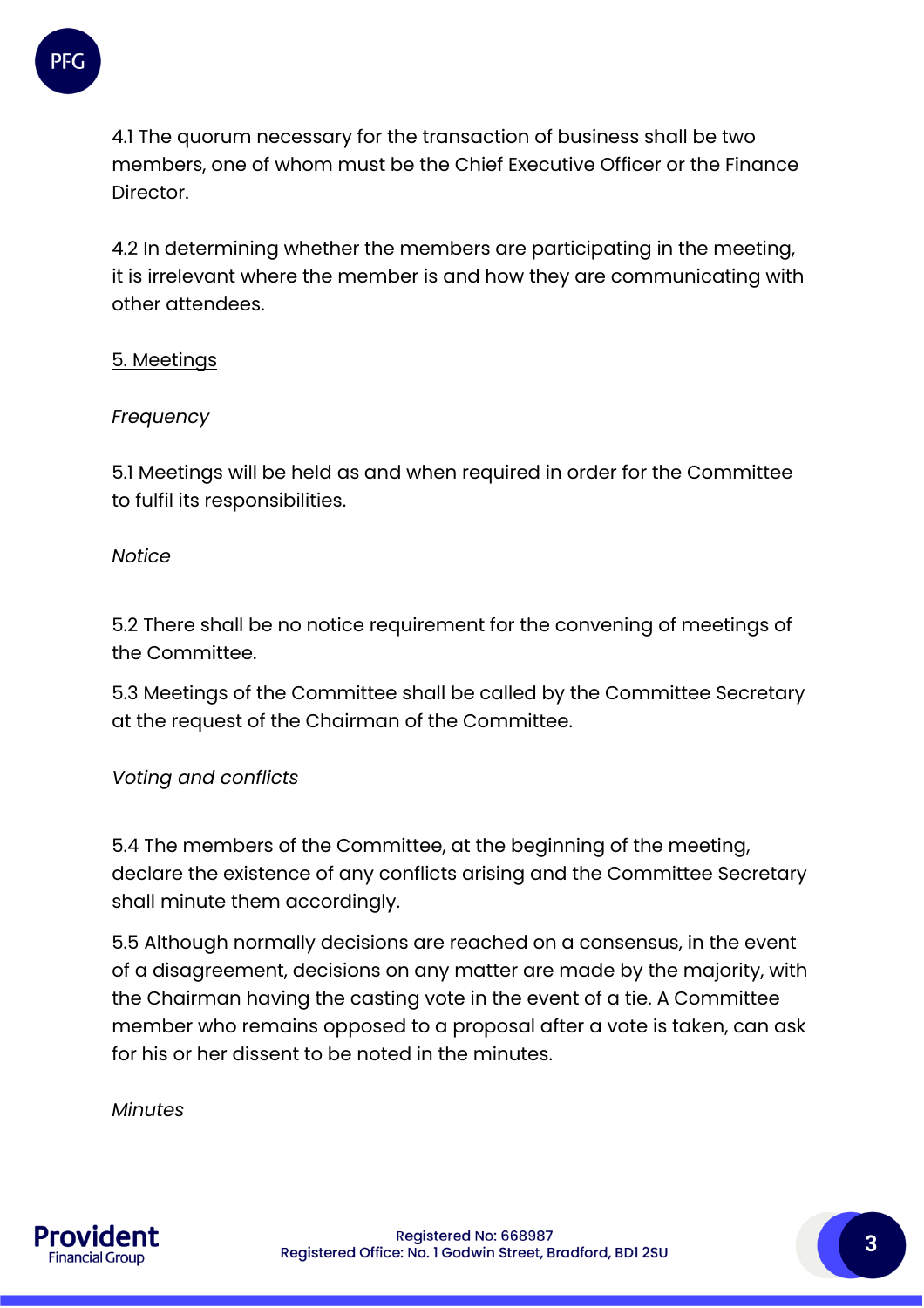

5.6 The Committee Secretary shall minute the proceedings and decisions of all meetings of the Committee, including recording the names of those present and in attendance.

5.7 Draft minutes of Committee meetings shall be agreed with the Committee Chairman and then circulated promptly to all members of the Committee.

5.8 Once finalised, minutes will be made available to all members of the Board, unless it would be inappropriate to do so in the opinion of the Committee Chairman.

5.9 Final signed copies of the minutes of the meetings of the Committee should be maintained for the company's records, in hard and soft copy where possible.

# 6. Duties

6.1 The Committee shall be responsible for ensuring that the Company complies with its obligations pursuant to the EU Market Abuse Regulation ("MAR") and the FCA's Disclosure Guidance and Transparency Rules (as amended from time to time) ("DTR") and the Listing Rules ("LRs").

6.2 The Committee shall ensure that procedures, systems and controls for the identification, treatment and disclosure of Inside Information (as defined in MAR) and for complying with other disclosure obligations under the LRs, DTRs and MAR (together the "Disclosure Processes") are in place.

6.3 In its fulfillment of this role, the Committee should have oversight of the group as a whole and, unless required otherwise by regulation, carry out the duties below for the parent company, major subsidiary undertakings and the group as a whole.

6.4 Whenever a decision has been made by the Committee to disclose Inside Information to a Regulatory Information Service (an "RIS"), the Committee Chairman (or in his/her absence any other member of the Committee) shall promptly notify the Company's Board (wherever possible in advance of the disclosure) of the decision made by the Committee.

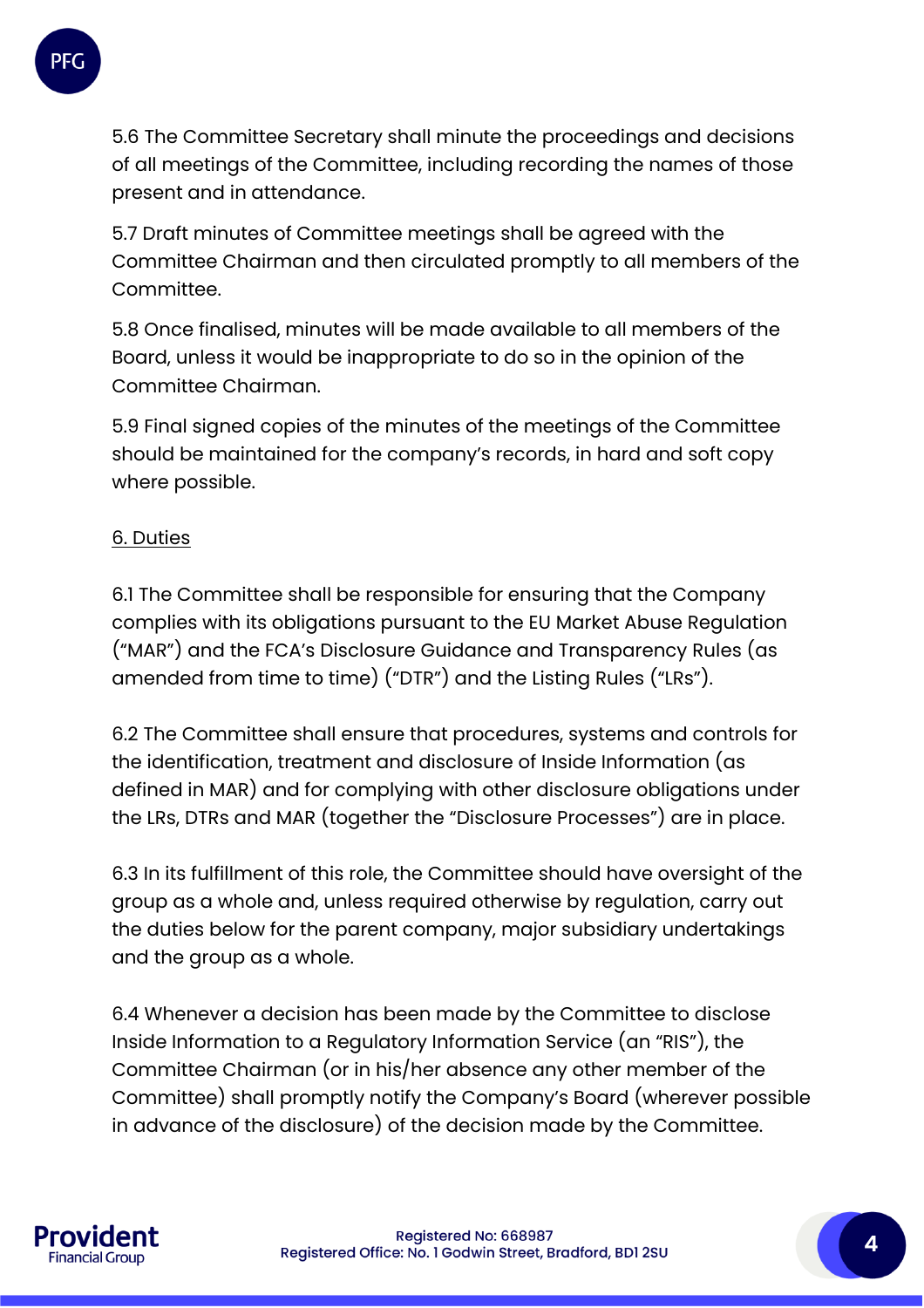

6.5 The Committee shall consider information provided to it to decide if it is Inside Information and whether it gives rise to an obligation to make an immediate announcement to an RIS and, if so, the nature and timing of that announcement and whether it is permissible to delay the announcement;

Without prejudice to the generality of the foregoing, and where Inside Information has been determined to exist by the Committee, it shall:

6.6 assess whether it is permissible to delay the disclosure of Inside Information in accordance with MAR, including a decision as to whether the following conditions can be met:

6.6.1 the legitimate interest of the Company would likely be prejudiced if the Inside Information was immediately disclosed;

6.6.2 the delay in the disclosure of Inside Information is not likely to mislead the public; and

6.6.3 the Company can ensure the confidentiality of the Inside Information during the period of delay (together, the "Conditions");

6.7 arrange for an internal record of any delay (including an explanation as to how the Conditions are fulfilled and the identity of all those involved in the decision to delay) to be prepared and maintained in accordance with MAR;

6.8 assess, on a regular basis for how long the disclosure of Inside Information should and can be delayed and whether the Conditions are still being fulfilled;

6.9 assess whether Inside Information may be disclosed selectively to third parties in accordance with MAR and DTRs;

6.10 take external advice on the need for an announcement and the form of such announcement where it considers that this is appropriate;

6.11 in the case of a leak of Inside Information, consider the requirement for an announcement and, in particular, the need to issue holding statements

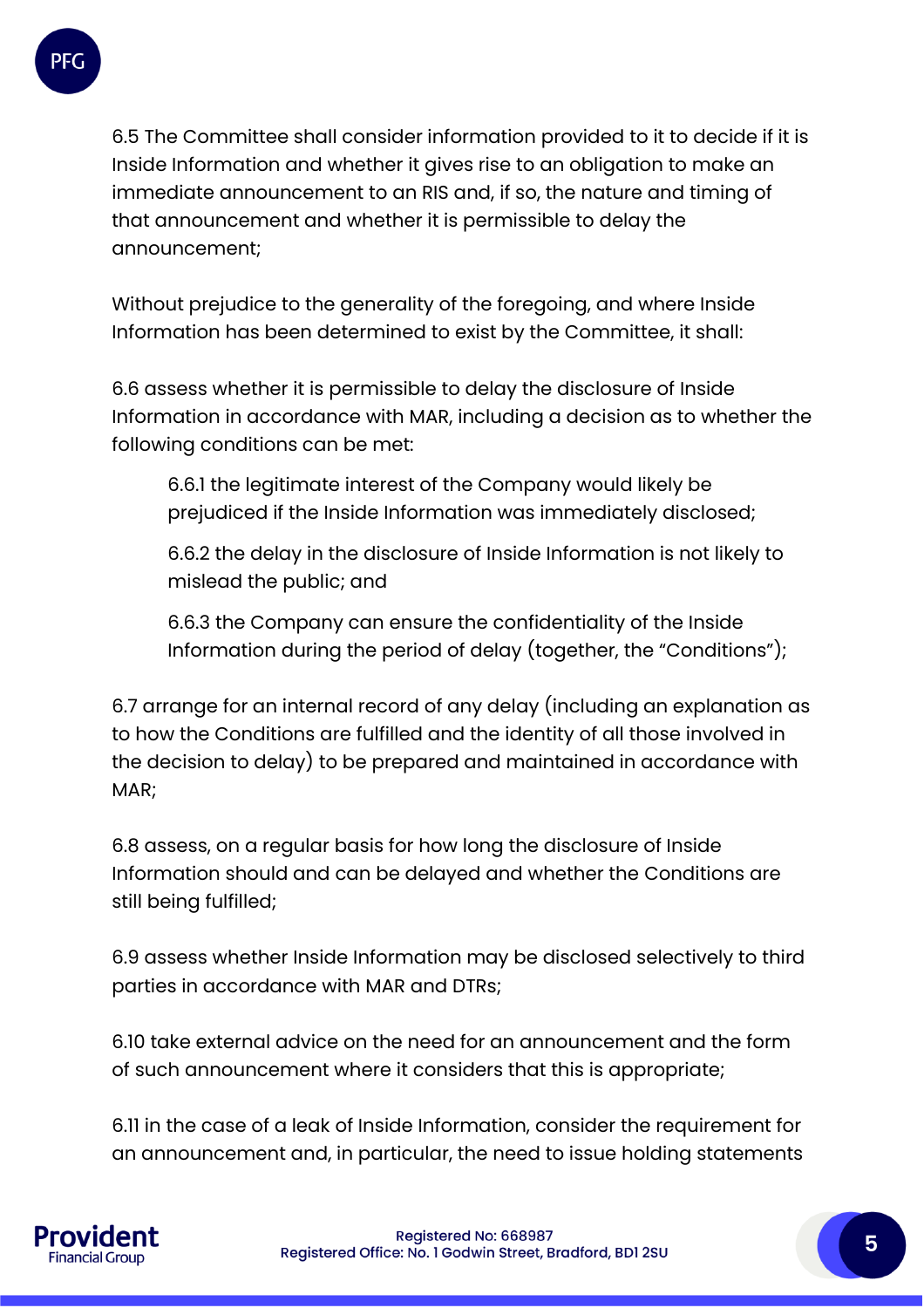

which are meaningful and, at a minimum reflect the extent to which a leak or rumour is truthful;

6.12 where requested by Board, review and verify announcements for notification of Inside Information to an RIS; and

6.13 ensure that procedures are in place for the creation and maintenance of an Inside Information list in accordance with the requirements of the MAR;

6.14 ensure that procedures are in place for employees with access to Inside Information to acknowledge the legal and regulatory duties entailed and to be aware of the sanctions attaching to the misuse or improper circulation of such information.

# 7. Reporting responsibilities

7.1 The Board will be notified as soon as practicable when a meeting of the Disclosure Committee is called.

7.2 The Committee Chairman shall formally and promptly report to the Board on its proceedings after each meeting on all matters within its duties and responsibilities and shall also formally report to the Board on how it has discharged its responsibilities.

7.3 The Committee shall make whatever recommendations to the Board it deems appropriate on any area within its remit where action or improvement is needed.

#### 8. Other matters

#### The Committee shall:

8.1 have access to sufficient resources in order to carry out its duties, including access to the company secretariat for assistance as required;

8.2 be provided with appropriate and timely training, both in the form of an induction programme for new members and on an ongoing basis for all members;

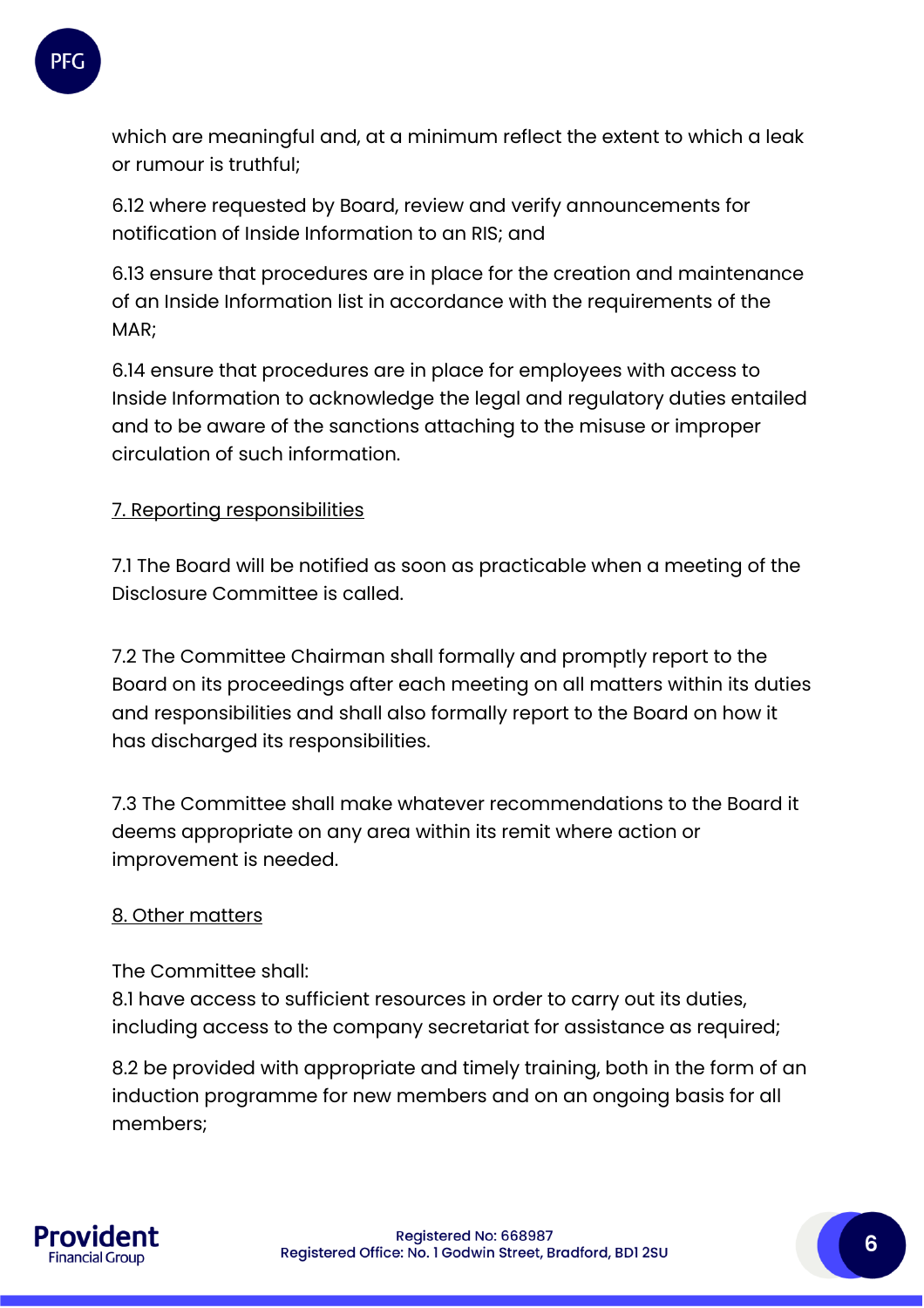

8.3 give due consideration to relevant laws and regulations, the provisions of the Code and the requirements of the LR, Prospectus Rules and DTR sourcebook and any other applicable rules, as appropriate;

8.4 oversee any investigation of activities which are within this terms of reference;

8.5 work and liaise as necessary with all other Board committees, including in particular the Audit Committee; and

8.6 arrange for periodic reviews of its own performance and, at least annually, review its constitution and terms of reference to ensure it is operating at maximum effectiveness and recommend any changes it considers necessary to the Board.

# 9. Authority

9.1 The Committee is authorised by the Board to undertake any activity within its terms of reference.

The Committee is authorised to:

9.2 seek any information it requires from any employee of the Company in order to perform its duties;

9.3 obtain, at the Company's expense, independent legal, or other professional advice on any matter within its terms of reference it believes it necessary to do so, providing this does not exceed £20,000 (exclusive of VAT). Should it exceed this figure, approval from Board is to be obtained in advance; and

9.4 call any employee to be questioned at a meeting of the Committee as and when required.

#### 10. Change Control

| Date        | V. | Summary of            | Approved by |
|-------------|----|-----------------------|-------------|
|             |    | Changes               |             |
| 23 Jun 2005 |    | Approved by the Board | PF Board    |
| 12 Dec 2005 |    | Amended by the Board  |             |
| 22 Jun 2006 |    | Membership amended    |             |
|             |    |                       |             |



Registered No: 668987 Registered Office: No. 1 Godwin Street, Bradford, BD1 2SU